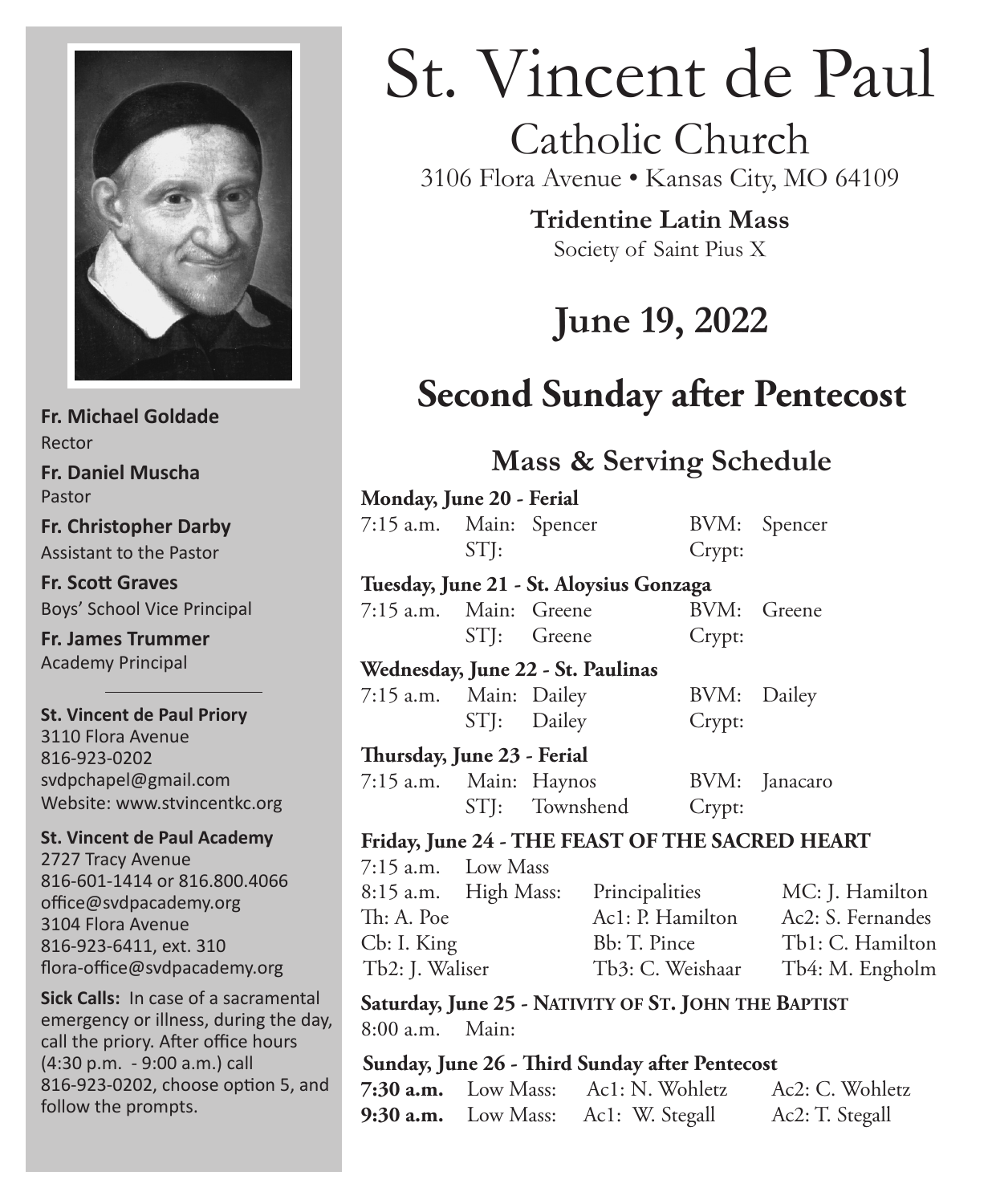#### **Contact Numbers**

**Academy Cleaning** Mrs. Josette Wohletz, 816-601-1414

**Altar & Rosary Society** Mrs. Maria Deister, 816-781-5133

**Altar Servers** Mr. Paul Crouse paulofmall7@gmail.com

**Book Club** Miss Jessica Ostertag jessostertag@gmail.com

**Bookstore** Mr. Paul Sulzen, 913-963-8440 bookstore@svdpacademy.org

**Church Cleaning** www.stvincentkc.org/cleaning

**Coffee and Donuts** Mr. Mark Mahurin, 913-208-0820

**Holy Name Society** Mr. Michael King, 816-803-1152

**Legion of Mary** Miss Margaret Massey, legiomariae345@gmail.com

**Parish Choir** Mrs. Meghan Onochie, meghanonochie@gmail.com

**Parish Kitchen** Mrs. Louise Starr, 816-361-0461

**Scouting Kateries** kckateries@sspx.org

**Guides** kansascityguides@gmail.com

**Braves** kcbraves@sspx.org

**Cadets** jeromeanienaber@gmail.com

**Ushers** Mr. John Holtsclaw, 913-722-0468

#### **Parish & Academy Announcements**

https://www.stvincentkc.org/ bulletins

**Sermons and Conferences** youtube.com/StVincentKC

# **Collection Report**

#### **Sunday, June 12, 2022**

1st Collection (Main Fund): \$8,218.11 2nd Collection (Maintenance): \$1,492.16

#### **Upcoming second collections:**

| June 19 Maintenance    | June 26 Franciscan Sisters |
|------------------------|----------------------------|
| July 3 Education Dept. | July 10 Maintenance        |

(Please make all 2nd collection checks payable to St. Vincent de Paul in order to streamline your help to the Sisters and ensure a comprehensive itemized year-end donation list from SVDP accounting department.)

# **Schedules**

#### **Confessions**

Thursdays: 6:00 p.m. Saturdays: 45 minutes prior to Mass Sundays: 30 minutes prior to Mass

#### **Rosary & Benediction**

Thursdays: 6:00 p.m.

#### **Sunday Rosary Leaders**

**Today:** 7:10 a.m. K. Johnson 9:10 a.m. J. Tomac **June 26:** 7:10 a.m. B. Miller 9:10 a.m. A. Dailey

**Sunday Coffee and Donuts** After both Masses in the parish hall.

## **Blessing of Religious Articles**

Third Sunday of the month at the communion rail after Masses.

#### **Bulletin Announcements**

Submit text to etownshend.svdp@gmail.com no later than 3:00 p.m. Wednesdays for the next Sunday's bulletin. Submissions are subject to the pastor's approval.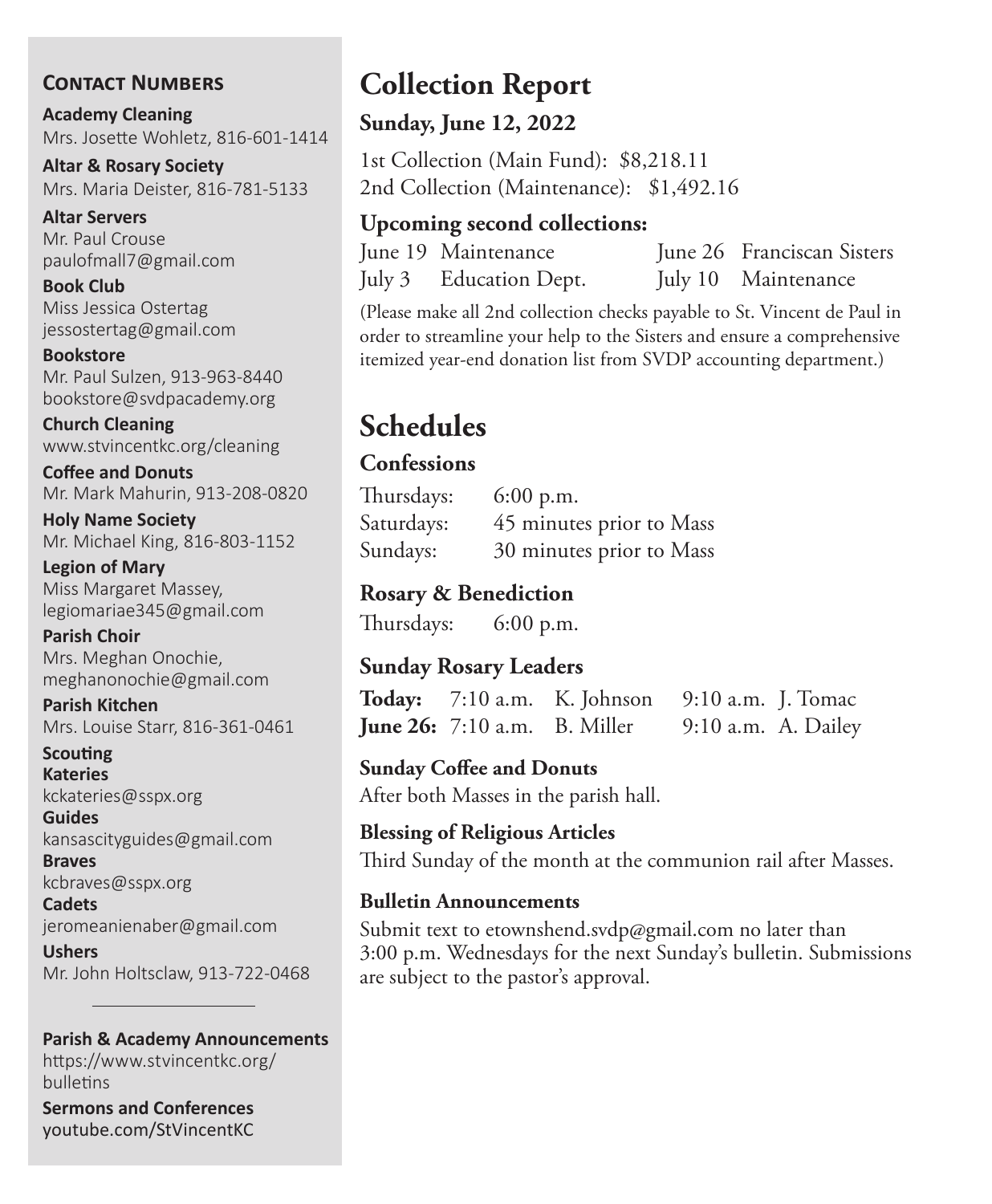# **General Announcements**

**Convent Work Days** for high school girls, June 23, 30, and July 21. Contact the Sisters, 816-333-1463 with any questions.

**Church Work Days** for those boys entering into high school, on June 23, 30 and July 7, from 9:00 a.m. - 3:00 p.m. Contact Fr. Goldade, m.goldade@fsspx.email.

**SUMMER LIBRARY PROGRAM:** At the Tracy campus library on Wednesdays, from 11:00 a.m. - 2:00 p.m., story time at 1:00 p.m.

**Church Cleaning** will be the last week of June. More help is needed. Please contact Mary Greene, mary@the-greenes.net.

**Men's Pickup Soccer** for ages high school and above will resume this summer on Monday, June 20 at 7:00 p.m.

**Tickets are on Sale** for *Lady Windermere's Fan,* on June 24, 25 and 26. For advanced tickets go to: magnificattheater@gmail.com. \$10 in advance • \$15 at the door • 10 for \$70.

**Silver Jubilee Mass and Celebration** for Fr. Frank Kurtz on June 29. Please RSVP by June 22, 2022 for the banquet, to Mrs. Sharon Flick sflick6@sbcglobal.

**Men's Vocations Retreat:** In Winona, MN from July 4 - 9. Retreat donation: \$250.00. Minimum age is 18. For registration forms call 507-454-8000 or download from holyangels-novitiate.com/en.

**BASKETBALL CAMP:** From July 19 - August 9 for all interested grade 5 - 12 boys at the Tracy

# **Upcoming Events**

- June 24, 25, 26 *Lady Windermere's Fan*
- June 29 Fr. Kurtz' 25th Anniversary
- July 16 St. Vincent de Paul Festival
- July 17 First Mass of Fr. Joseph Skees

Campus gymnasium. To register, contact Mr. Rafael Rodriguez, 785-260-5607.

**Santa Fe Pilgrimage:** For men and boys. Friday, July 22 - 23. Join this unique 33-mile pilgrimage to the Padilla Cross near Lyons, Kansas, where the Catholic Faith was planted in the USA in 1541. For more info, contact Luis Jacas 785-844-3285 or santafepilgrimage@gmail.com.

## **Bishop Bernard Fellay**

*Will celebrate the 40th Anniversary of his Priestly Ordination on June 29, 2022*

Anyone wishing to send a card of congratulations, send to: St. Thomas Aquinas Seminary, 1208 Archbishop Lefebvre Avenue, Dillwyn, VA 23936

## **CATHOLIC CADETS SCOUTING Raffle**

Raffle tickets are available from any parish scout member (Braves, Kateris, Cadets, & Guides), or call 816.533.4477.

### **Tickets are \$5, or 6 tickets for \$25**

## **Cash prizes: \$500, \$300, & \$200**

The drawing will be held on **July 10, 2022**

Please consider supporting these worthwhile organizations!

- July 17 Parish Breakfast
- July 19 Basketball Camp begins
- July 27 SSPX Perpetual Adoration